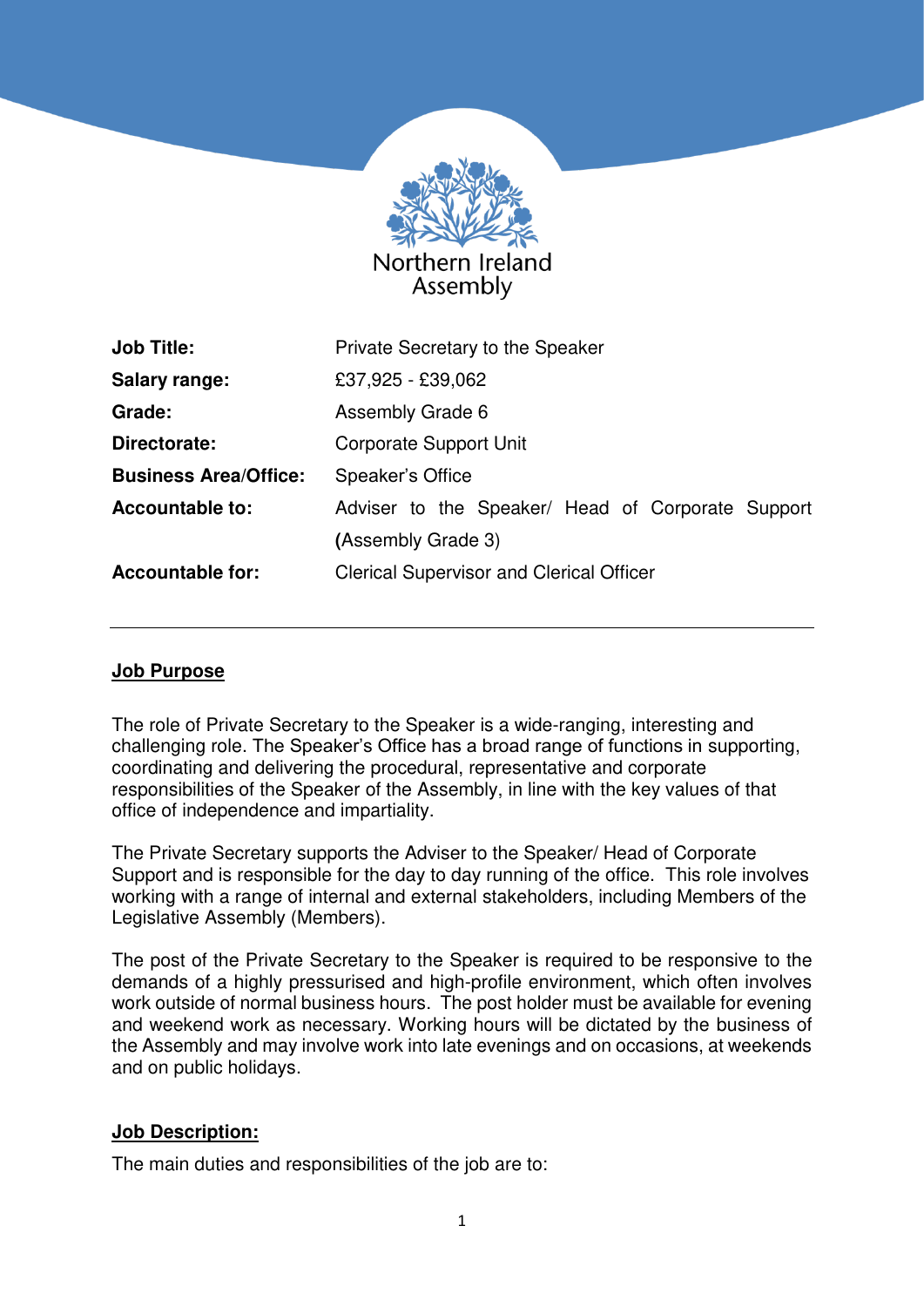- Ensure the provision of high quality and timely services to support the Speaker and Deputy Speakers in the performance of their duties.
- Manage the delivery of the Speaker's Office's responsibilities in relation to plenary sittings of the Assembly, in line with the appropriate deadlines and the requirements of Standing Orders.
- Support the delivery of a range of the Speaker's statutory responsibilities under the Northern Ireland Act 1998, including in relation to the legislative process and the resignation and the appointment of Members and Ministers.
- Provide or obtain accurate and timely advice, on day-to-day issues of procedure, to the Speaker and Deputy Speakers, Members, Ministerial Private Offices and others.
- Manage the delivery and provision of advice on the Speaker's Office's responsibilities in relation to protocol for issues such as inward and outward visits and the marking of civic occasions.
- Lead on the day to day management of the Speaker's representational responsibilities including supporting the Speaker in contacts with visiting ambassadors, parliamentary delegations and others.
- Coordinate the delivery of the Speaker's outreach and engagement activities, including building relationships with external contacts, contributing to the development of a programme of events and initiatives to advance the Speaker's personal priorities, and managing the delivery of those events.
- Assist with the development of papers and responses to correspondence to the Speaker on complex or sensitive issues.
- Undertake research and provide analysis, options and recommendations to assist in the drafting of speeches, briefing documents and decision-making papers.
- Assist the Adviser to the Speaker/Head of Corporate Support in supporting the Assembly Commission, the North/South Inter-Parliamentary Association and other corporate projects as required.
- Assist with the development, delivery and monitoring of policies within the responsibility of the Corporate Support Unit.
- Assist the Adviser to the Speaker/Head of Corporate Support with the management of the Corporate Support Unit, including compliance with organisational policies, budgetary management, information management and procurement procedures.
- Lead, manage and develop the team of staff within the Corporate Support Unit, to ensure the delivery of team objectives within appropriate requirements and agreed service standards.
- Comply with all of the Assembly Commission's staff policies and procedures including Equal Opportunities and Dignity at Work policies and procedures and all mandatory training requirements.

## **Essential Criteria:**

Applicants for the post must, by the closing date for applications, have:

**1.** A good level of understanding of the role and functions of the Northern Ireland Assembly and the political environment in which it operates, including the current challenges facing the Assembly.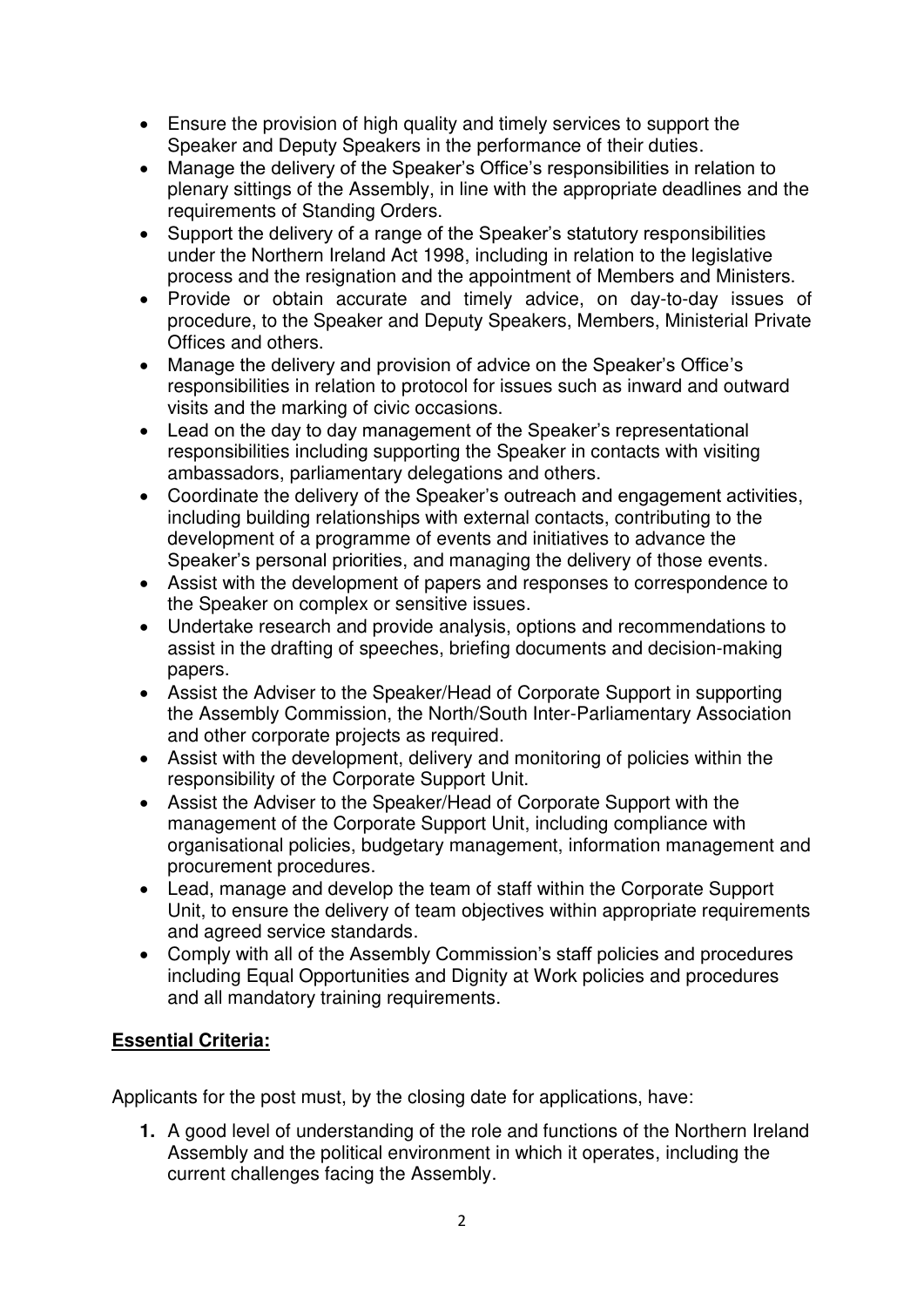# **AND**

**2.** At least a primary degree, minimum 2.2 classification, in any subject **and** at least 3 years' experience in each of the areas detailed at  $(a) - (d)$ . Applications will be considered from applicants with formal qualifications of an equivalent or higher standard to those stated.

**OR**

**3.** At least five vears' experience in each of the areas detailed at  $(a) - (d)$ .

The experience specified above at 2. and 3. must be in the following areas:

- a) Planning and organising a diverse workload, including managing day to day tasks and queries, while delivering other projects and/or events, in accordance with organisational policy, procedures and deadlines.
- b) Using high quality oral and written communications to provide advice on dayto-day issues to internal and external stakeholders, based on analysing information from a range of sources and contacts.
- c) Developing and maintaining effective working relationships with a wide range of stakeholders such as work colleagues, senior manager(s)\*, elected representatives or representatives of external organisations to ensure the provision of a quality service and develop future opportunities.
- d) Using initiative in a fast-paced environment to develop potential solutions to problems and issues which arise on a day-to-day basis and may pose a reputational risk to the organisation.

## **Shortlisting Criteria:**

Should shortlisting be required, the following shortlisting criteria will be applied:

Two years' experience of supporting or assisting senior manager(s)\* or elected representative(s) and adapting your approach and working methods to reflect theirs.

\*Senior Manager(s) is defined as equivalent or above to an Assembly Grade 4 or NICS Grade 7 post in any public, private or voluntary and community sector organisation for example a head of a business area or unit, a director or board member etc.